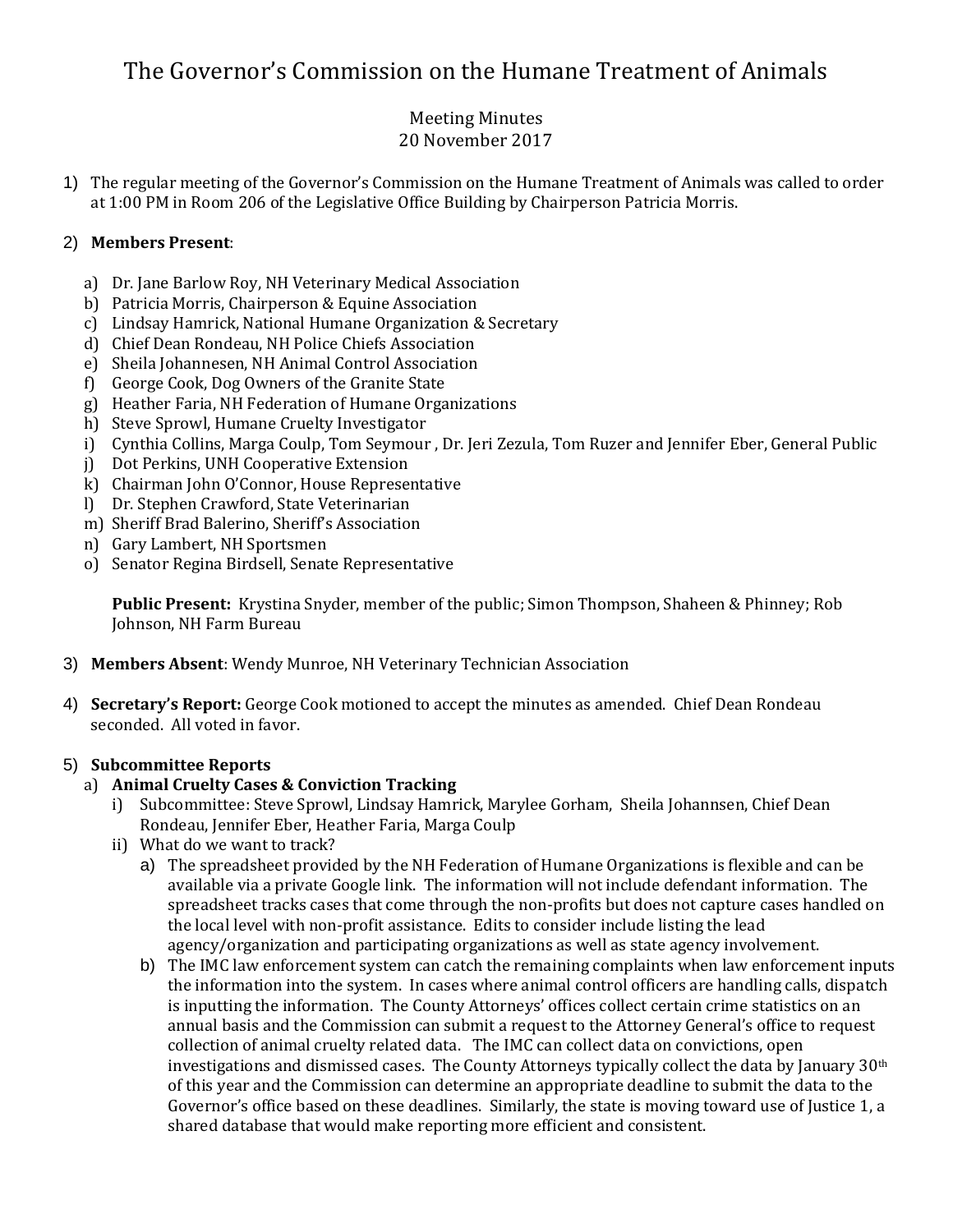- c) The Commission discussed what kinds of complaints to track including violations of animal cruelty. This subcommittee can create best practices for ACOs or other entities to report. Lindsay Hamrick commented that the Fed and ACO reporting should mimic the IMC.
- iii) Court tracking
	- a) Jennifer Eber created an initial review of District and Superior Court cases and asked the Courts to pull out RSA 437 and RSA 644:8 violations. Dr. Crawford suggested adding RSA 435 to encompass the equine shelter statute. It would be helpful to have data on cases where restitution is ordered and the amount ordered by the courts as well as to specify individual cases rather than total charges as there may be multiple charges in one case. The data given does not include juvenile statistics and while the details of those cases may be confidential, an idea of the volume of cases would be helpful. As high profile cases occur, attorneys and law students can also contact the courts for more information.
- iv) The subcommittee will discuss best practices for tracking and present to the full Commission.

#### b) **Legislative Subcommittee**

- i) Subcommittee: Senator Birdsell, Representative O'Connor, Lindsay Hamrick, Dr. Crawford, George Cook, Dr. Barlow, Trish Morris, Wendy Munroe, Jennifer Eber, Tom DeRosa, Gary, Sheriff Brad Balerino
- ii) See attached for the legislative spreadsheet and links to bill language for animal related legislation.
- iii) The Commission will vote on whether each bill is pertinent to our work as well as the Commission's position at the December meeting. All members are asked to review the bills and come to the December meeting prepared with feedback.

#### c) **Training & Funding**

- i) Subcommittee: Cynthia, Dot, Tom DeRosa, Jeri Zezula, Christy
- ii) See attached for the current training schedule for law enforcement, animal control and humane officers and list of trainings that have been offered.
- iii) Veterinarians do not receive training on animal cruelty unless a veterinarian seeks out those courses nationally. Commission is unaware of training offered for veterinarians regionally. NHSPCA humane investigator has been through all three levels of training but that training is not required. NHSPCA, Pope Memorial SPCA and Animal Rescue League of NH are the three shelters with humane investigators.
- iv) Subcommittee needs to identify the target groups.
	- a) Public education update the brochures and the links via the Commission website
- v) Funding
	- a) Decal license plate options for non-profits. An animal related non-profit could submit as an amendment to an existing bill for a cruelty fund decal.
		- i) Gold Star Mother & Organ Donor (Sen. Birdsell) & Boy Scouts (O'Connor)
	- b) Dog licensing
		- i) 233,698 dogs that are registered annually in New Hampshire
		- ii) Could add funding options into RSA 644:8 from the dog licensing revenue
		- iii) Dr. Jeri learned more about the victim's compensation program that allows victims to apply for funds through the AG's office. Started in 1991 and is managed by a Commission and are funded by penalty assessments – restitution, speeding tickets, grants. Some states have setup this format for animal cruelty cases. About 700K is funded each year and there is a cap on reimbursement set at 30K for an individual. Chief Rondeau clarified that there is a  $\sim$ 20% penalty assessment on violations in NH and that 1-2% goes to the victim's compensation fund.
- d) Currently waiting on approval to meet as subcommittees via email.

#### 6) **Recent Supreme Court Decision – State of NH vs. Joni Osgood**

a) Trish can send the decision to any commission members interested. Defendant was convicted in a jury trial of three counts of misdemeanor animal cruelty. The defendant appealed to the Supreme Court claiming the State failed to prove that she owned the horses at the time the charges were filed as the horses were boarded by Southwick. The owner was responsible for cleaning stalls, veterinary care and training and the stable was responsible for the remaining care. Osgood stopped coming to the stables and stable owner did